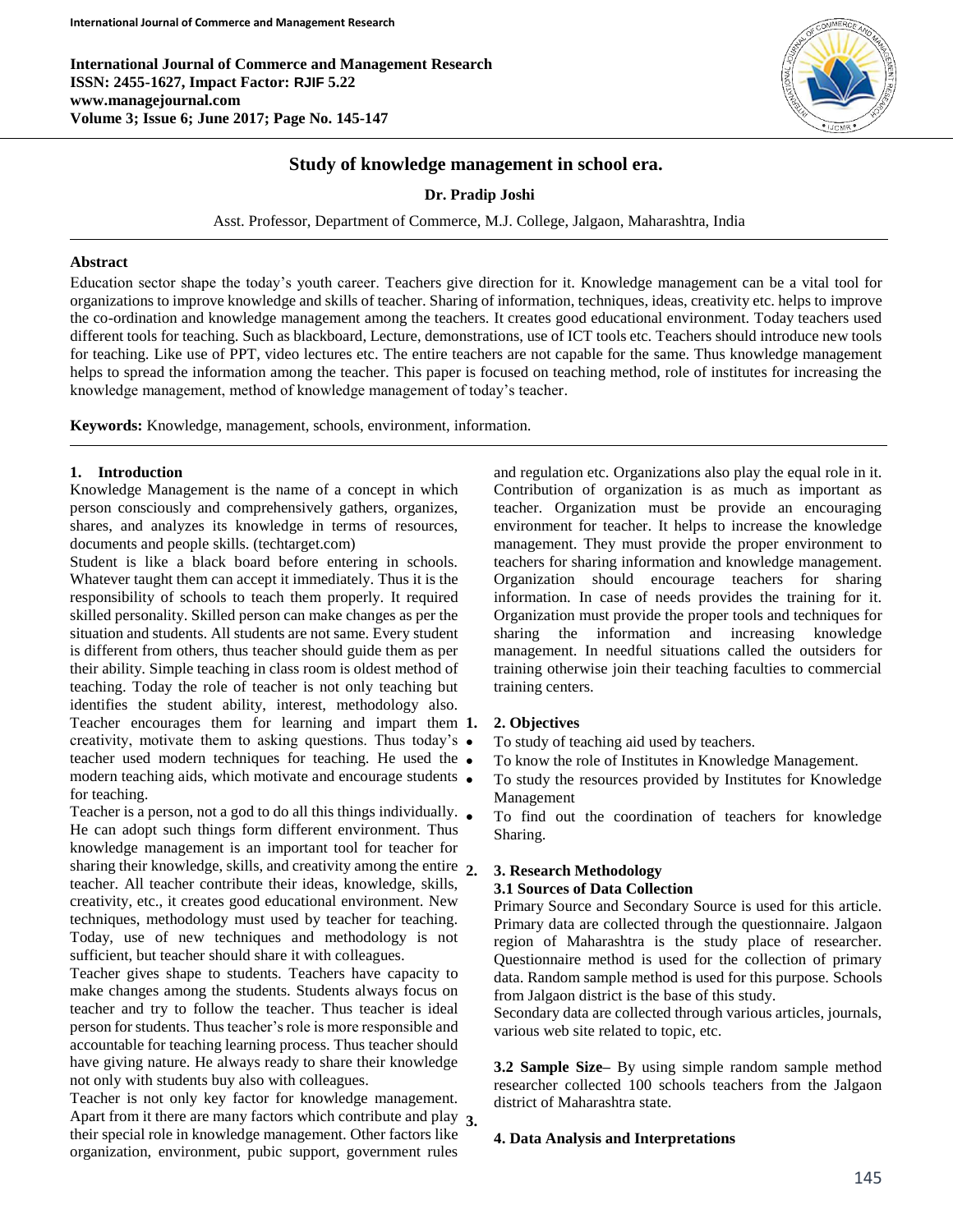

**Fig 1:** Teaching Method

Blackboard is the oldest method of teaching. 56% respondents used the same method for their teaching. Along with black board discussion is class room is another way of teaching. 26% respondents used discussion method. ICT tools are used by very less respondents. Only 18% respondents used ICT tools.



**Fig 2:** Aids for Teaching-

Respondents used text books, other books, self-notes or internet for teaching purpose. Text books are maid aid for teaching. 58% respondents used text books for teaching. Other book are used by 28% respondents. Self-notes is used only by 8% respondents and 6% respondents used internet.



**Fig 3:** Sources provided by Institute for Knowledge Sharing

Institute provides sources like seminar, workshop, teaching program and Internet Lab for increasing knowledge. 20% respondents agreed for Seminar is the source provided by the institute. 30% respondents got the facility of workshop. Teaching programs got 42% respondents. Only 8% respondents get the internet facility.



**Fig 4:** Colleagues Help

Helps word is powerful in complicated situation. Every person face complicated situation. 20% respondents ready to help others. 27% respondents had taken helps from others. 53% respondents ready to help to same colleague. It means they help them and same taken help from them. In short they exchange their knowledge not manage.



**Fig 5:** Knowledge Sharing With Colleagues

Knowledge sharing with colleagues shows the knowledge management. 22% respondents share their knowledge regularly. 26% respondents share the knowledge frequently. 42% respondents show that they less frequently share their knowledge. 10% respondents are not ready for sharing their knowledge.

## **4. 5. Conclusion**

Traditional method black board was used for teaching purpose. There is need to improve ICT tools are used for teaching. ICT teaching helps to increase understanding, attraction and attention of the students. Students are motivated and take interest in teaching due to use of ICT tools. Internet is source which increases the knowledge. It helps to increase the creativity among the teacher. Very less number of teachers (8%) used internet for teaching aid. If they used internet they will get new methodology and techniques for teaching. It increases the pace of self-improvement and aware them with global environment. Thus schools should be provided internet facility to teachers. 53% respondents are not ready for knowledge management. They are ready for exchange of knowledge. It means they share their knowledge only for exchange like barter system. At glance today's teacher is not ready for knowledge management. Teacher is not ready to share their knowledge but ready to exchange it. Organizations should take some special task for encouraging knowledge management.

### **6. References**

- 1. http://searchdomino.techtarget.com/definition/knowledge -management
- 2. Jackson MH, Williamson J. Challenges of implementing systems for knowledge management: Static systems and dynamic practices, in McPhee, R. and Canary H. (Eds.) Communication and organizational knowledge: Contemporary issues for theory and practice. Routledge. 2011.
- 3. Kallick B, Wilson JW. (Eds). Information Technology for schools: creating practical knowledge to improve student performance, San Francisco: Jossey-Bass. 2000.